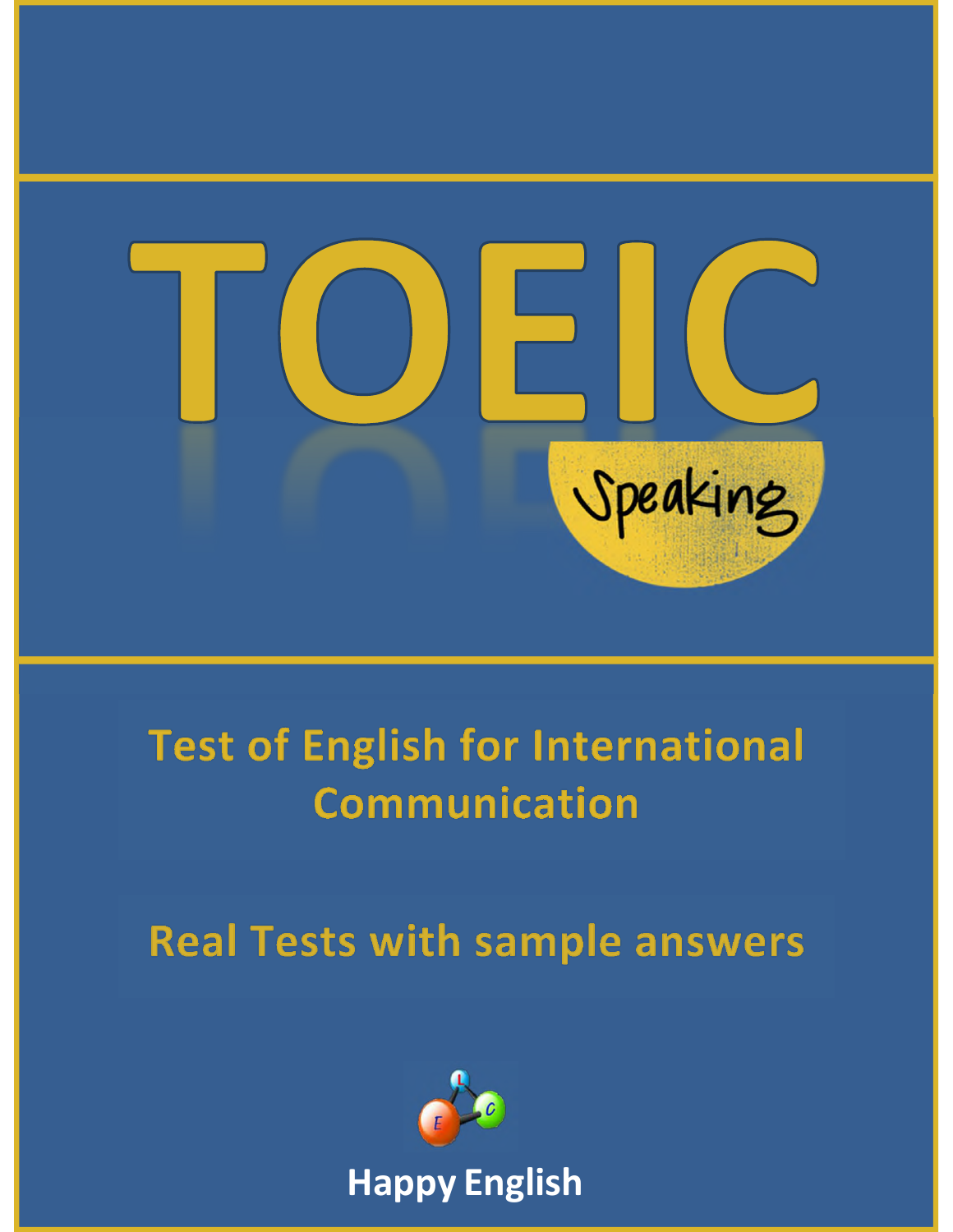# **TOEIC SPEAKING**



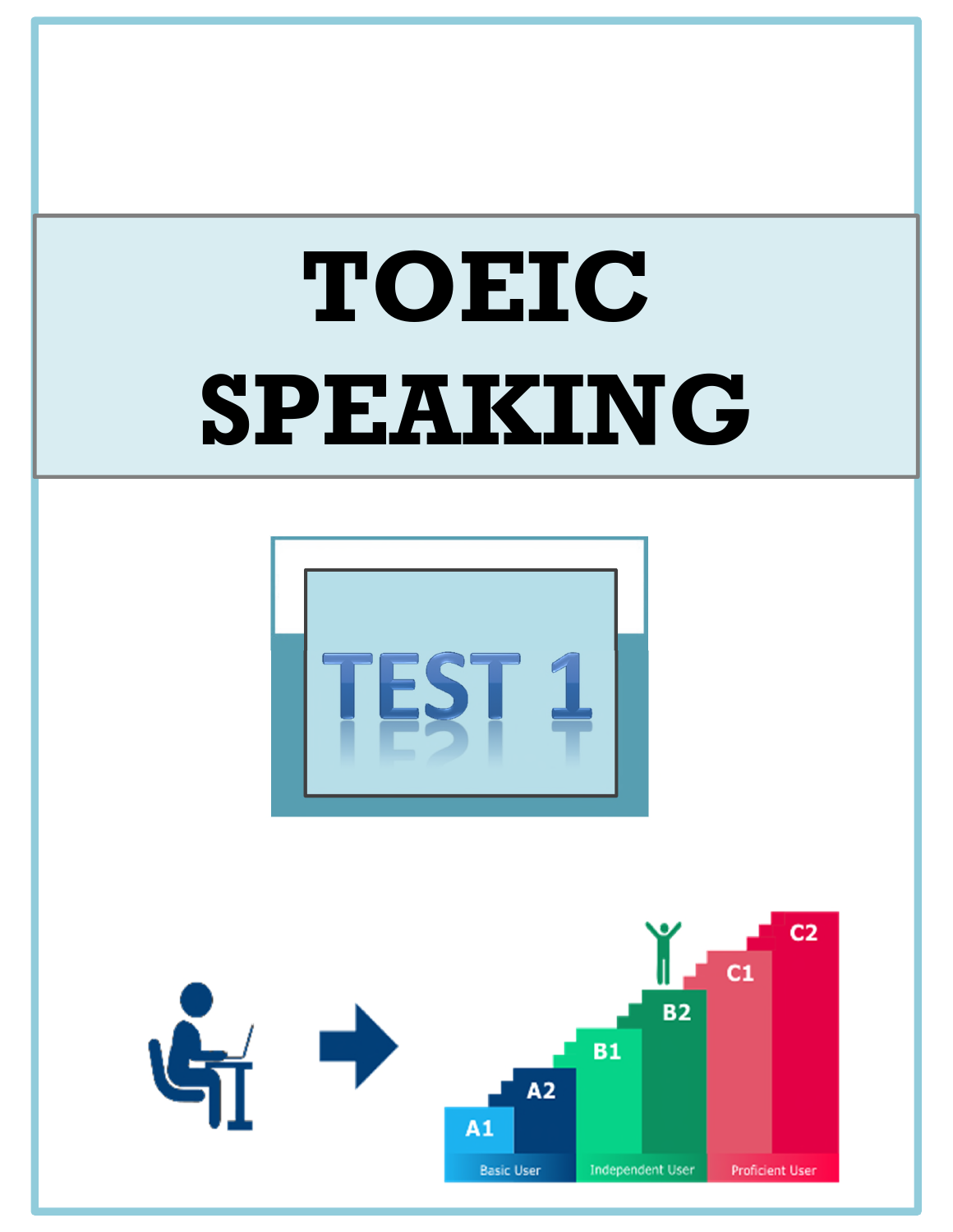# **Question 1 of 11**

**Directions:** In this part of the test, you will read aloud the text on the screen. You will have 45 seconds to prepare. Then you will have 45 seconds to read the text aloud.

Attention all passengers on Sunrise Airways flight 901 to Los Angeles. We are very sorry to announce that the flight has been delayed due to the weather conditions. Your estimated boarding time is 2 P.M. While you wait , please enjoy complimentary beverage, snack and entertainment service in the passenger's lounge. Once again, we apologize for the delay.

## Sample response

**Attention all** passengers / on **Sunrise Airways** flight 90**1 /** to Los **Angeles**. // We are very **sorry** to **announce**/ that the **flight** has been **delayed /** due to the **weather** conditions. Your estimated **boarding** time is 2 P.M./ While you wait,  $\frac{\mathcal{N}}{\mathcal{N}}$  please **enjoy** complimentary **beverage**,  $\frac{\lambda}{\lambda}$ 

**snack**  $\sqrt[3]{\rightarrow}$  /and **entertainment** service  $\sqrt{\rightarrow}$  in the passenger's **lounge**. / Once **again**, we **apologize** for the **delay**. //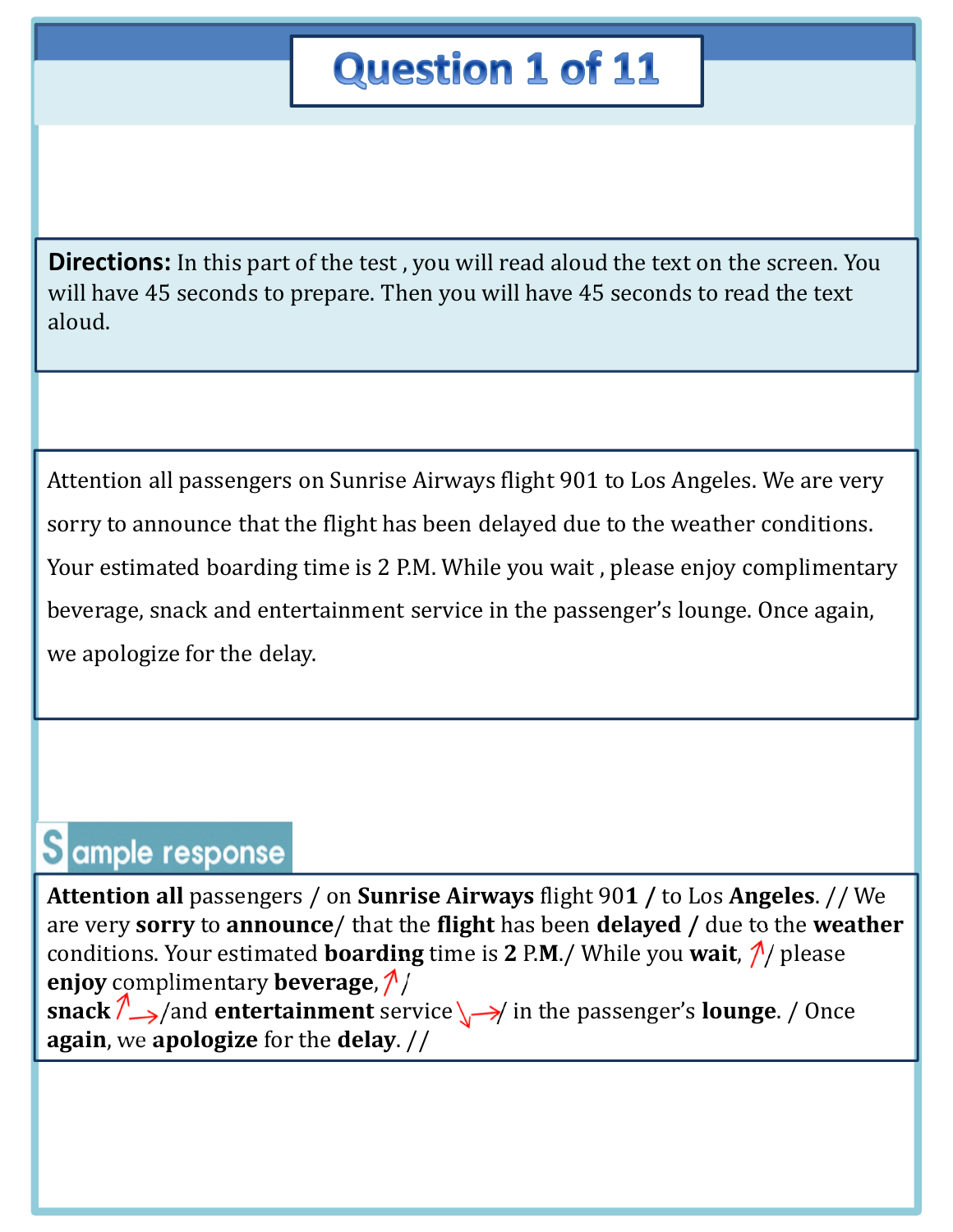# **Question 2 of 11**

**Directions:** In this part of the test, you will read aloud the text on the screen. You will have 45 seconds to prepare. Then you will have 45 seconds to read the text aloud.

Today. we have a team of researchers from the Emory Institute to discuss how life expectancy is influenced by the work people do. Fifty thousand workers participated in the interview and it has shown great results. Ladies and gentleman, please welcome Dr. David Fisherman, the researcher and the professor of the Emory Institute and his team.

## Sample response

**Today.**  $\frac{\gamma}{\gamma}$  we have a **team** of **researchers** / from the **Emory Institute** to **discuss** how **life** expectancy is **influenced** / by the **work** people **do**. / **Fifty** thousand **workers** participated / in the **interview**/ and it has **shown** great **results**./**Ladies** and **gentleman**,/ **please** welcome **Dr.** David **Fisherman**, / the **researcher** / and the **professor** of the **Emory Institute**  $\sqrt{\frac{4}{2}}$  and his **team**.  $\sqrt{\frac{4}{5}}$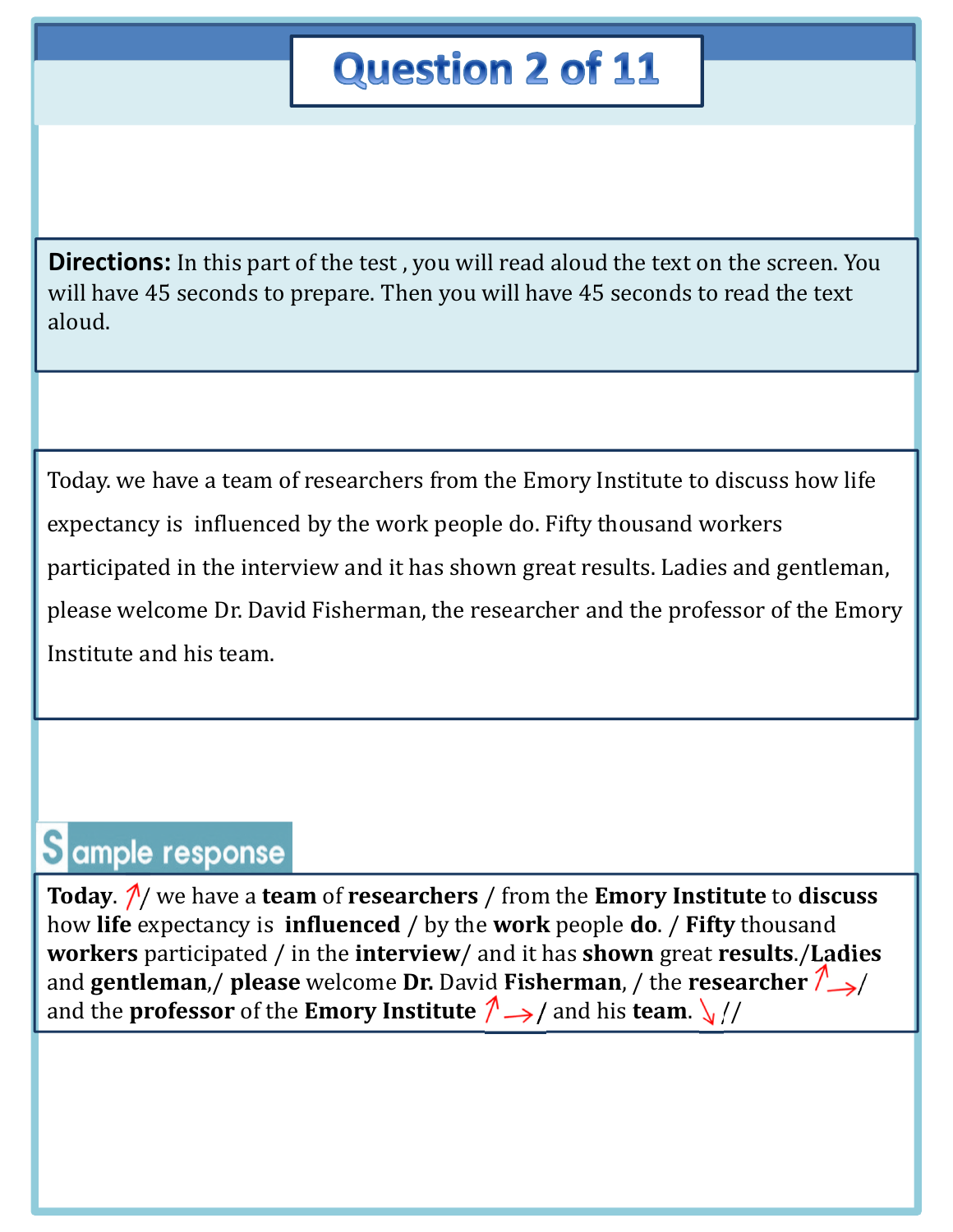# **Question 3 of 11**

**Directions:** In this part of the test, you will describe the picture on the screen in as much details as you can. You will have 30 seconds to prepare your response. Then you will have 45 seconds to speak about the picture.



## Sample response

This is a picture taken outside the street. In the middle of he picture, there is a long street with some people walking in the both directions. I can see some buildings standing in a row on either side of the street.

The building on the left has a restaurant on the first floor. There, some people are enjoying a meal outside under the awning. On the right side of he picture. I can see tat they have set up a sand to hold an event of some sort. It seems like they have just opened up and are getting ready to meet the guests. I think many people will soon gather around this stand. From the colorful signboards which attract the people's eye. I can ell this is a famous place for tourists or the people to have a fun time hanging around.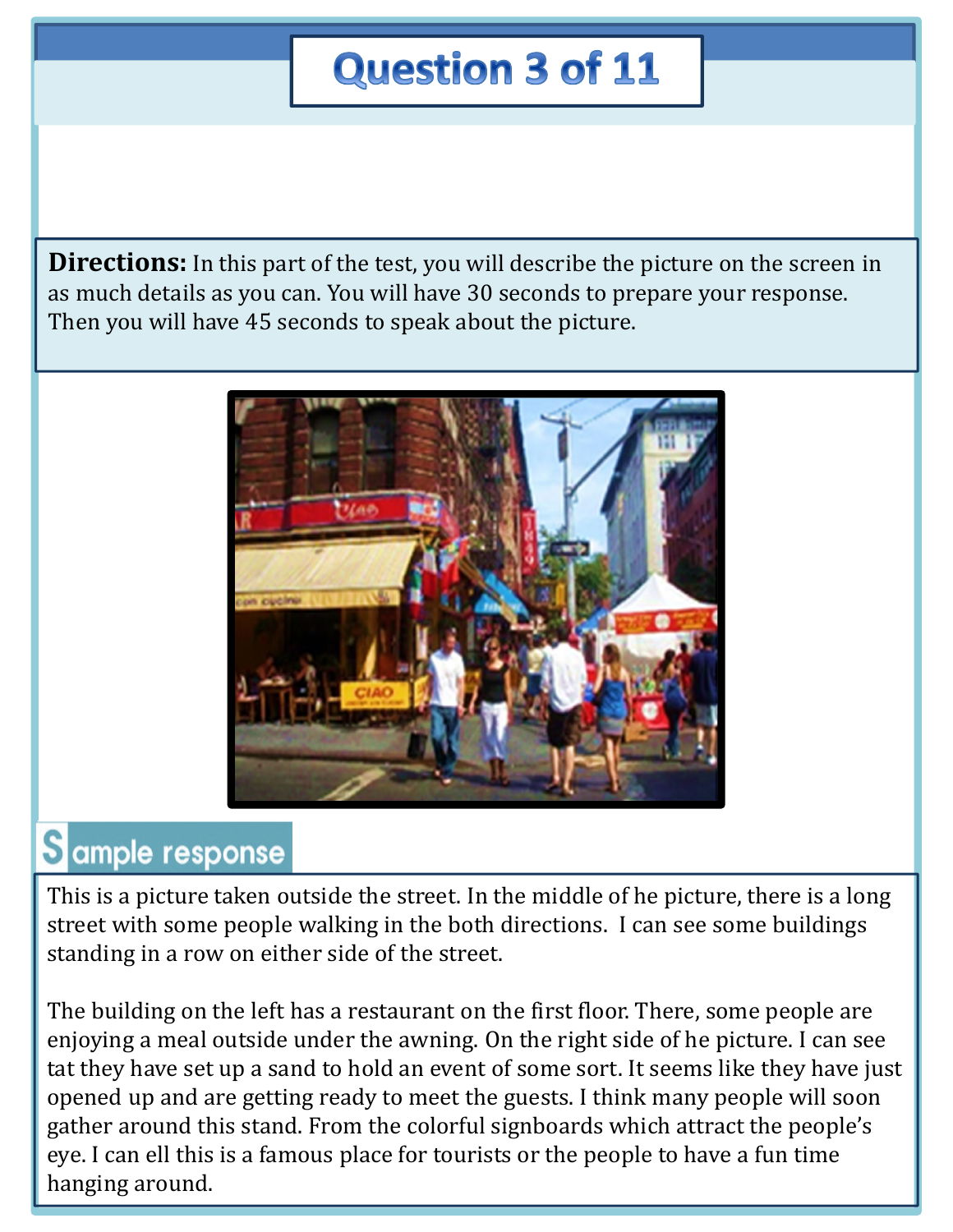# **Question 4 of 11**

**Directions:** In this part of the test, you will answer three question. For each question, begin responding immediately after you hear the beep. No preparation tie is provided. You will have 15 seconds to respond to Question 4 and 5 and 30 seconds to respond to Question 6.

Imagine that an American marketing firm is doing research in your country. You have agreed to participate in a telephone interview about writing a card or a letter.

#### **When was the last time you wrote a handwritten card or a letter to you friend?**

### Sample response

I've written a card to my friend on her birthday. I could have send her an e-card. However, I wanted to impress her, so I bought a birthday card and wrote some words to her. She was really happy when she saw it.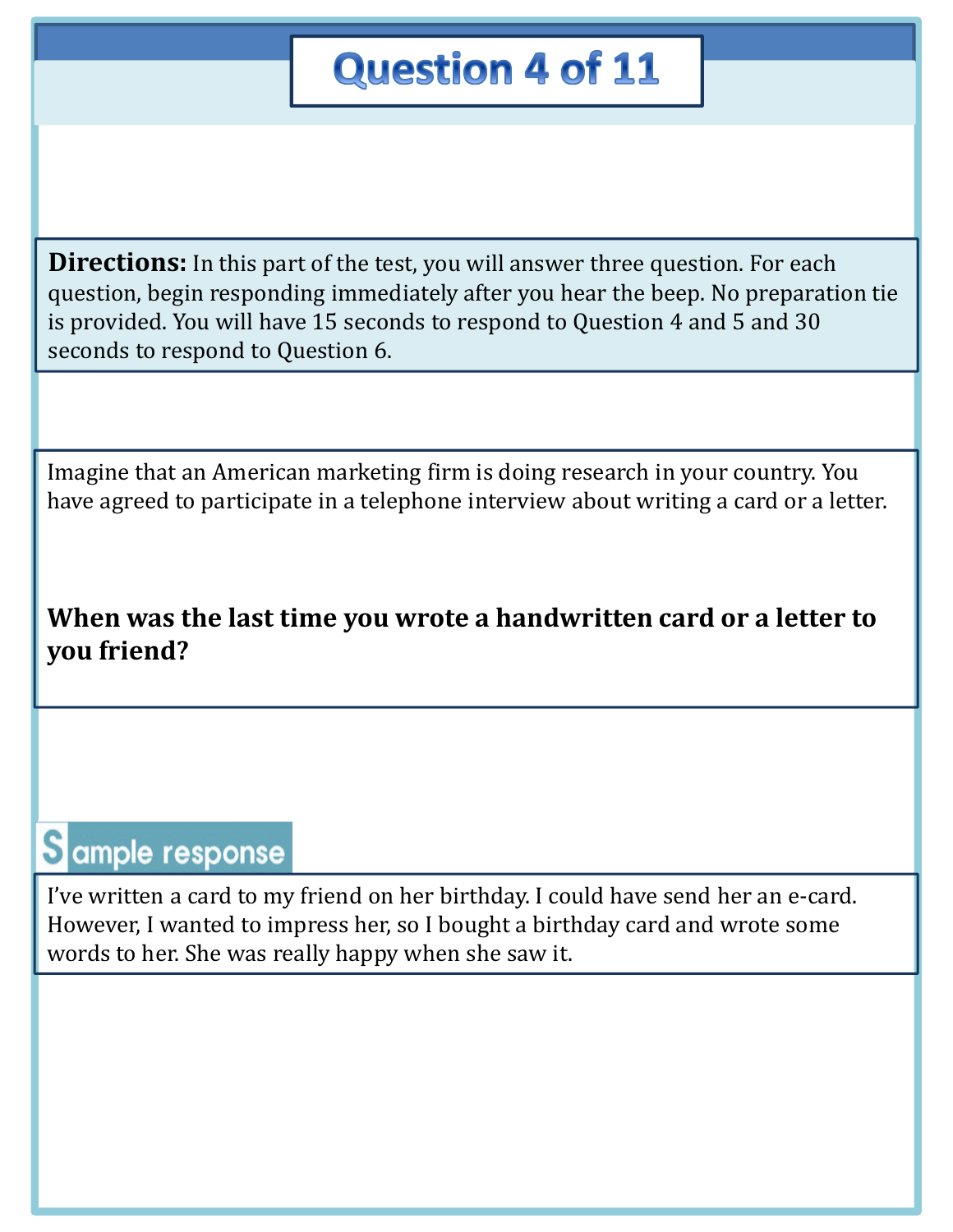# **Question 5 of 11**

**Directions:** In this part of the test, you will answer three question. For each question, begin responding immediately after you hear the beep. No preparation tie is provided. You will have 15 seconds to respond to Question 4 and 5 and 30 seconds to respond to Question 6.

Imagine that an American marketing firm is doing research in your country. You have agreed to participate in a telephone interview about writing a card or a letter.

#### **Do you think it is necessary to write a letter or a card on some occasions?**

## Sample response

No, I don't think it's necessary . Nowadays, you can always write an e-mail or simply send an e-card. Even the recipients think that it is more convenient to keep the messages or cards in their inbox. So I don't think it is really necessary.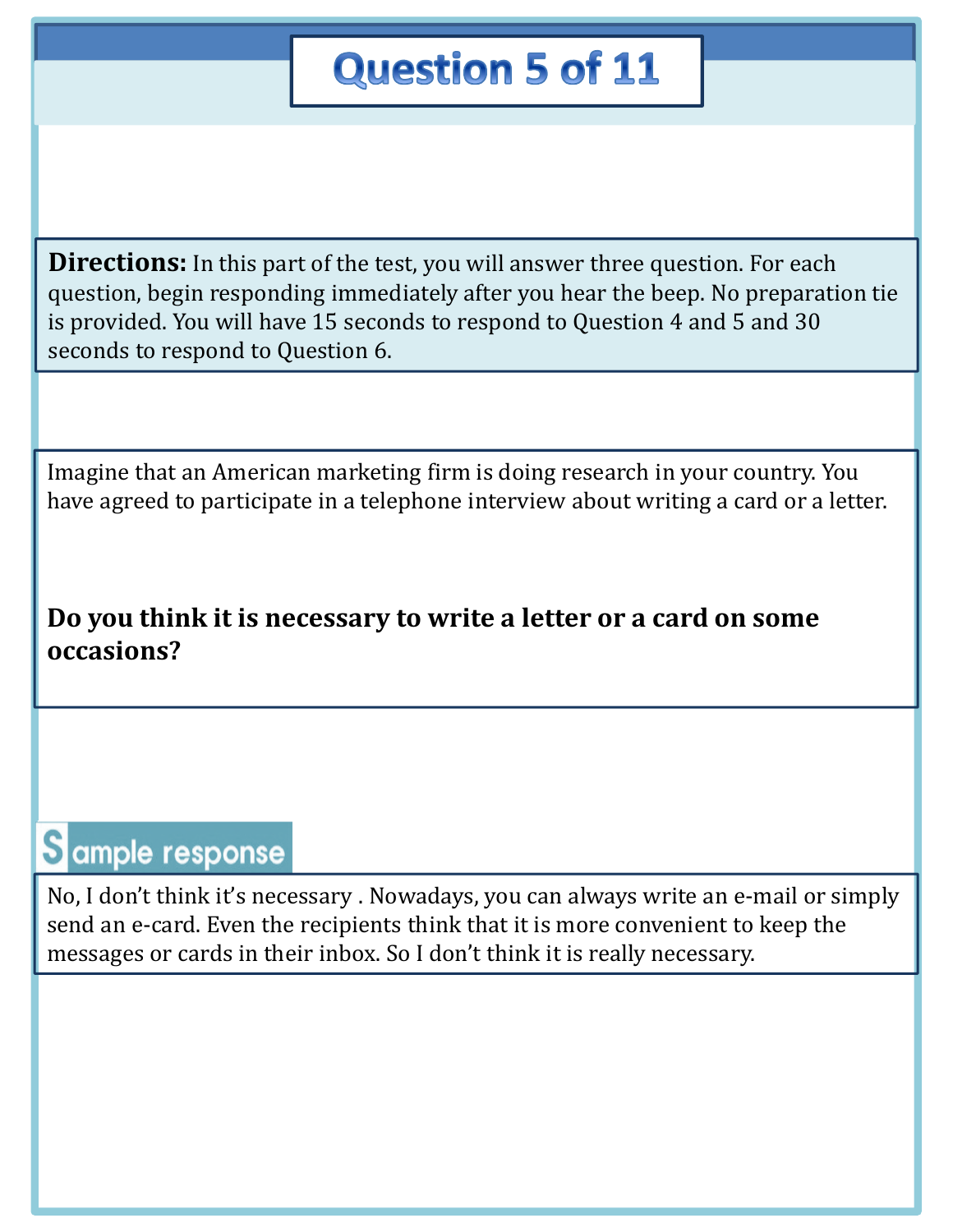# **Question 6 of 11**

**Directions:** In this part of the test, you will answer three question. For each question, begin responding immediately after you hear the beep. No preparation tie is provided. You will have 15 seconds to respond to Question 4 and 5 and 30 seconds to respond to Question 6.

Imagine that an American marketing firm is doing research in your country. You have agreed to participate in a telephone interview about writing a card or a letter.

#### **Which do you think is better: writing a handwritten letter or sending an e-mail ?**

### Sample response

Personally, I prefer sending an e-mail. I am really bad at hand writing. So If I have to write a card or a letter. I need to practice it many times before. I write the final draft. But if I write an e-mail I takes only a few minutes to type. So I think it is much better to send an e-mail.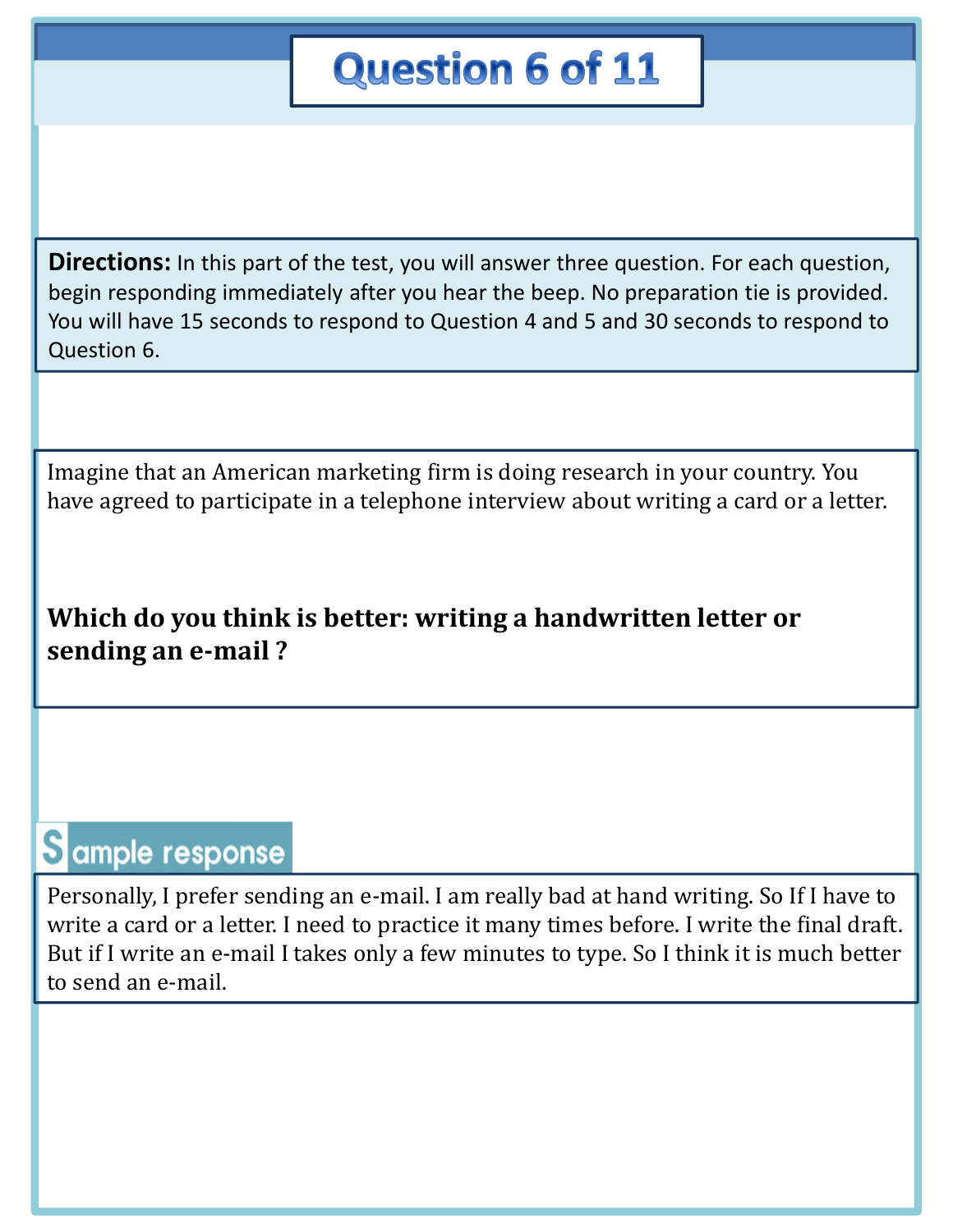# **Question 7 of 11**

**Directions:** In this part of the test, you will answer three questions based on the information provided. You will have 30 seconds to read the information before the questions begin. For each question, begin responding immediately after you hear a beep. No additional preparation time is provided. You will have 15 seconds to respond to question 7 and 8 and 30 seconds to respond to Question 9.

#### **7 – Day European Tour – Travel Itinerary**

*Inquirer: Patricia Dunkin Member ID: DPatty102*

|              | Day 1 Nov. $5(Fri)$ | Departure (12:30 P.M., JFK Airport)                                     |
|--------------|---------------------|-------------------------------------------------------------------------|
|              | Day 2 Nov. $6$      | Arrival (3 P.M., London-Heathrow-Airport)                               |
|              |                     | Check-in (Kingdom Hotel) & Explore London for the day                   |
| Day 3 Nov.7  |                     | Panoramic Tour of London's Landmark                                     |
|              |                     | (Tower of London / Excursion to Windsor Castle)                         |
| Day 4 Nov. 8 |                     | Visit Amsterdam, Holland (Canal Cruise/Diamond Center / Overnight       |
|              |                     | at Rhine)                                                               |
|              | Day 5 Nov. 9        | A Day in Rhine (Steamer Cruise / Coach Sight Seeing Overnight at Basel) |
|              | Day $6$ Nov. 1      | Full Day Explore in Paris                                               |
|              |                     | (Eiffel Tower/Louvre Museum & The Pyramid) Final Night - Hotel Rose*    |
|              | Day 7 Nov. 11       | Departure (1:20 P.M., CDG Airport)                                      |

#### **What's the schedule like for the departure and the arrival from New York to London?**

## Sample response

On November 5th, you will depart from JFK Airport at 12:30 P.M and this flight will arrive in London at 3 P.M on November 6<sup>th</sup>.